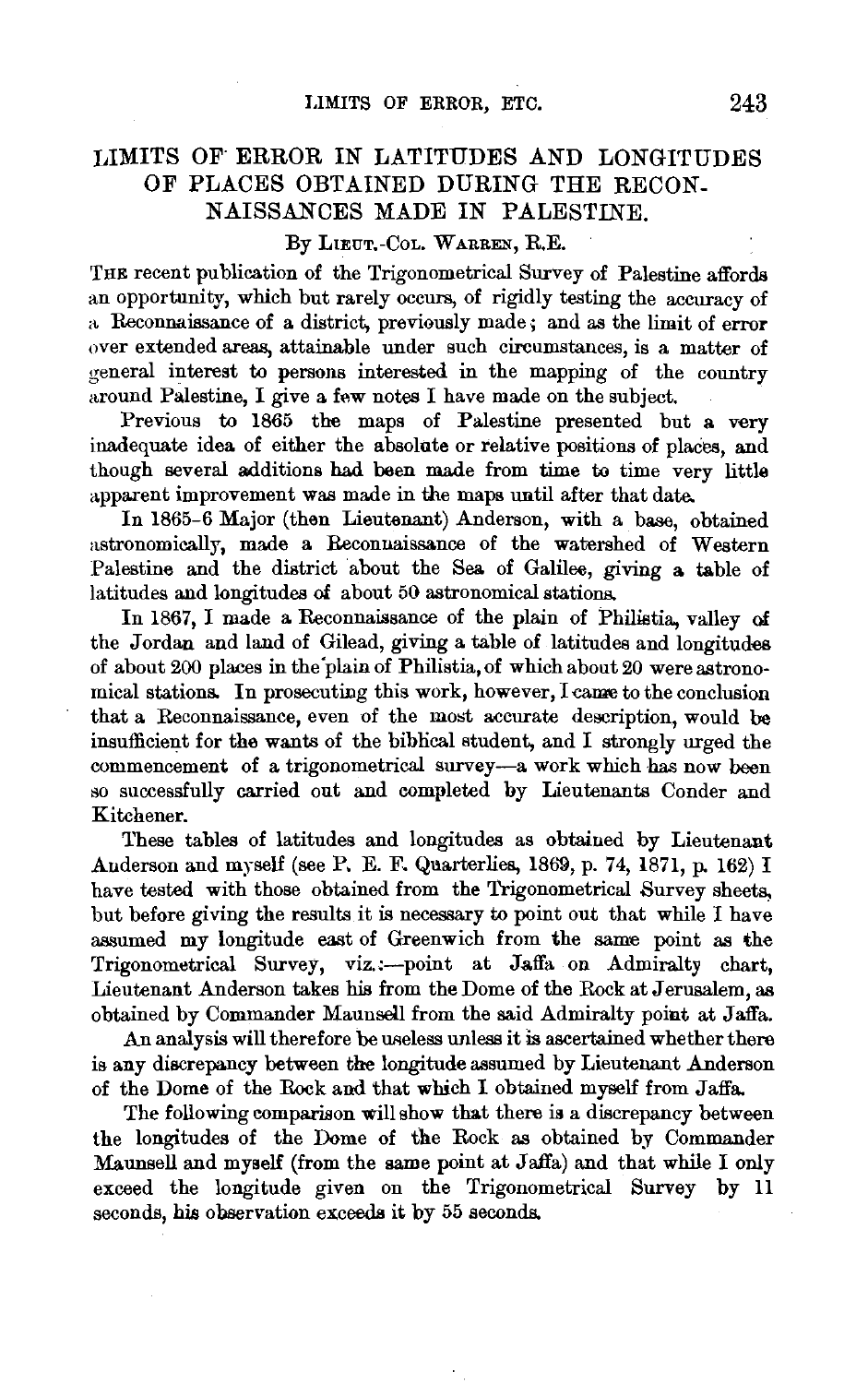|                                   |                      | Latitude N. |    |                   | Error.                   |                      |                   | Longitude E. |    |                       | Error. |   |                   |
|-----------------------------------|----------------------|-------------|----|-------------------|--------------------------|----------------------|-------------------|--------------|----|-----------------------|--------|---|-------------------|
|                                   |                      | $\circ$     | ,  | $^{\prime\prime}$ |                          | ,                    | $^{\prime\prime}$ | $\circ$      | ,  | $\boldsymbol{\prime}$ |        |   | $^{\prime\prime}$ |
| Admiralty-1855                    | $\cdot$              | 31          | 46 | 38                | -                        | 0                    | 6                 | 35           | 18 | 57                    | $\div$ | 5 | 10                |
| Doergens<br>$\ddot{\phantom{0}}$  | $\ddot{\phantom{0}}$ | 31          | 46 | 56                | $\ddot{}$                | 0                    | 12                | 35           | 18 | 30                    | $\div$ | 4 | 43                |
| Collier's Map<br>                 | $\ddot{\phantom{a}}$ | 31          | 47 | 43                | $\ddot{}$                | 0                    | 59                | 35           | 15 | 47                    | $\div$ | 2 | $\Omega$          |
| Van de Velde<br>. .               |                      | 31          | 46 | 50                | +                        | 0                    | 6                 | 35           | 14 | 42                    | 4      | 0 | 55                |
| Maunsell—1862                     | . .                  | 31          | 46 | 39                | -                        | 0                    | Б                 | 35           | 14 | 42                    | 4      | 0 | 55                |
| $Anderson-1865$                   | . .                  | 31          | 46 | 47                | +                        | $\bf{0}$             | 3                 | 35           | 14 | 37                    | 4      | 0 | 50                |
| Berghaus-1838                     | $\ddot{\phantom{0}}$ | 31          | 46 | 45                | $+$                      | 0                    | 1                 | 35           | 14 | 8                     | $\div$ | 0 | 21                |
| $\text{Warren}-1867$<br>. .       | $\ddot{\phantom{0}}$ | 31          | 46 | 41                | $\overline{\phantom{0}}$ | 0                    | 3                 | 35           | 13 | 58                    | $\div$ | 0 | -11               |
| Trig, Survey<br>. .               |                      | 31          | 46 | 44                |                          | $\ddot{\phantom{0}}$ |                   | 35           | 13 | 47                    |        |   |                   |
| Captain Corry<br>$\ddot{\bullet}$ | $\ddot{\phantom{a}}$ | 31          | 46 | 49                | $+$                      | $\bf{0}$             | 5                 | 35           | 13 | 18                    | -      | 0 | 29                |

COMPARISON OF RESULTS.

I assume that the Trigonometrical Survey sheets must be rigidly correct to at least 2" of longitude, and therefore it appears that Maunsell's longitude is in excess by 55 seconds, and consequently Lieutenant Anderson's work about Galilee must be corrected to this extent throughout ; when this is done I find a general agreement in the comparative accuracy of all the Reconnaissance sheets, the errors averaging closely the same in each, it will therefore suffice if I describe that of Philistia alone as an example.

This work extended from Jaffa on the north to Gaza on the south. about 38 miles; from Gaza on the west to Jerusalem on the east, about 45 miles.

I was occupied from 1st to 26th June, 1867; and in addition to the topographical details and observations for latitude and longitude, had to arrange for the taking of about 30 photographs of ancient sites, to examine the architectural remains, measure the ruins, and search out biblical Sites.

My instruments consisted of an 8-inch sextant and artificial horizon, 5-inch theodolite, 3 pocket chronometers, pocket compass and aneroid barometers.

The system was briefly as follows, in principle :- To ascertain latitude at each camp by observation of the stars, and to obtain a true azimuthal angle from camp to camp. This would fix each camp on the earth's surface, and the distance from camp to camp was used as a base line from which points on each side would be obtained.

In practice the work was not quite so simple, for the camp could never be placed on the positions from whence azimuth angles would be taken with the theodolite, and neither of the observations would be taken very close to the villages.

The extreme limit of error in latitude as obtained by the 8-inch sextant I consider to be 10 seconds of arc, and in longitude as obtained by azimuth angles with 5-inch theodolite about 10 seconds in 60 miles : but though the positions from whence observations on hill tops could be taken should be thus close I do not think that the villages themselves, which are often 10 seconds in extent, could be fixed within 20 seconds of this correct position.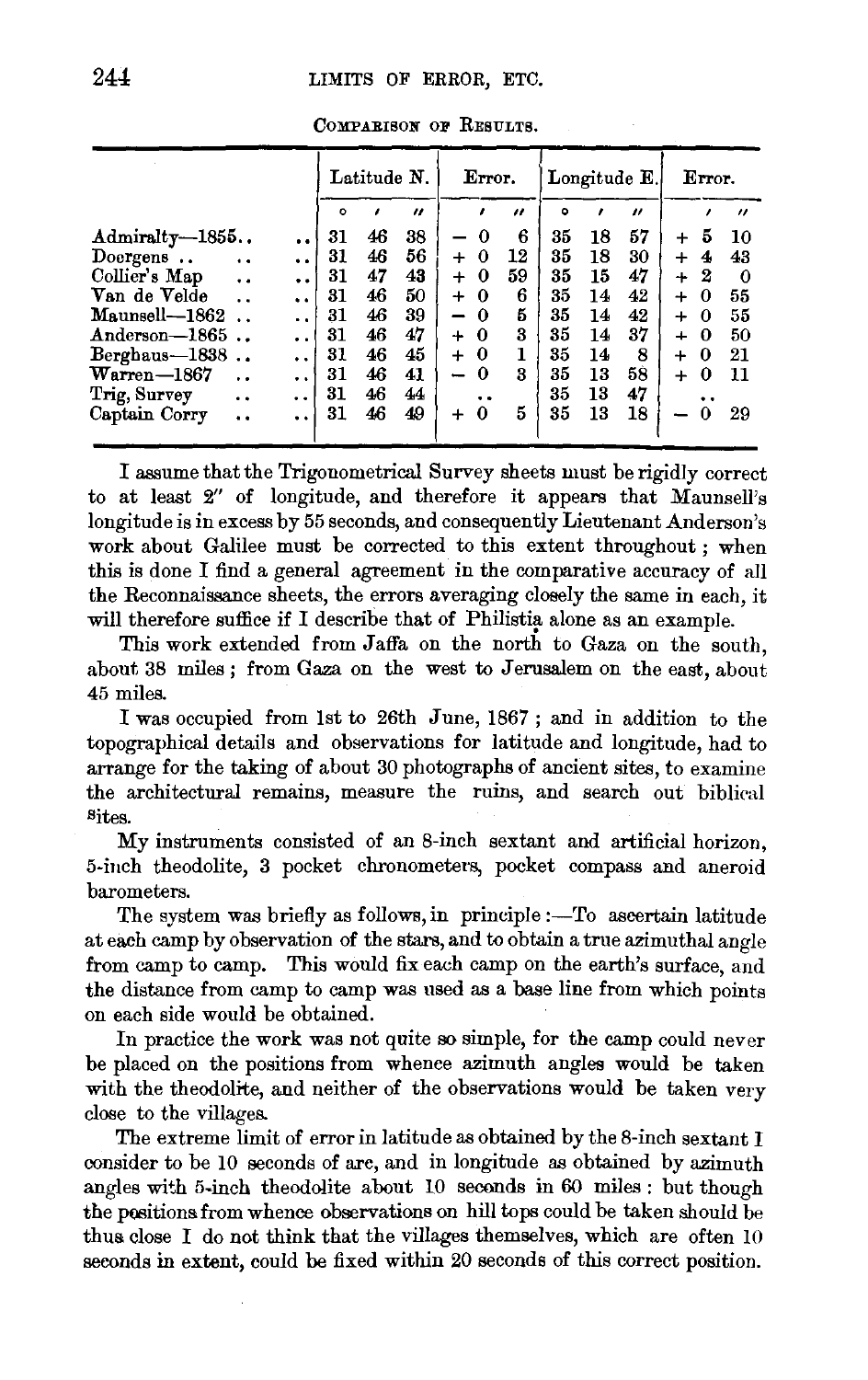I have therefore taken 20 seconds of arc both of latitude and longitude to be the limit of error within which the *principal* towns should be fixed, and in order to facilitate a comparison I have classified the results and find that out of 134 stations and conspicuous points, of which I have given the latitudes and longitudes (obtained from about 20 astronomical observations), 60 (containing all the principal points except four) are within the

- limits of 20 seconds latitude and longitude.
- 29 are within 35 seconds.
- 45 minor points are beyond this.

Now on looking at these minor points I find that they are for the most part small villages lying in hollows in the plains, which cannot be recognised or seen from the surrounding hills, and could only be fixed by a series of compass observations, on the other hand I find that all the principal points are well placed, as will be seen by the accompanying list marked A.

|                                           | Latitudes. |          |                  |         |       |                             |         | Error.             | Longitudes. |           |          |    |                |                   |            | Error.       |  |  |
|-------------------------------------------|------------|----------|------------------|---------|-------|-----------------------------|---------|--------------------|-------------|-----------|----------|----|----------------|-------------------|------------|--------------|--|--|
|                                           | o          | ı        | $\overline{u}$   | $\circ$ | ,     | $\boldsymbol{\prime\prime}$ | ï       | $\prime$           | $\circ$     | $\lambda$ | "        | ۰  | ,              | $^{\prime\prime}$ | $\epsilon$ | $\mathbf{r}$ |  |  |
| El Muntâr<br>. .                          |            | 31 29 25 |                  | 31      | 29    | 17                          | $-0$    | 8                  |             | 34 28     | 5        | 34 | 28             | 19                | $+0.14$    |              |  |  |
| (highest)<br>Gaza                         |            |          |                  |         |       |                             |         |                    |             |           |          |    |                |                   |            |              |  |  |
| minaret)<br>$\ddot{\phantom{a}}$          |            | 31 30    | -15              |         | 31 30 | 18                          | $+0$    | 3                  |             | 34 27     | 37       | 34 | $27\,$         | 51                | +0 14      |              |  |  |
| Sheikh Ali-<br>. .                        |            | 32       | 10               |         | 32    | 33                          | $+0$    | 23                 |             | 52        | 50       |    | 53             | 20                | $+0$       | 30           |  |  |
| Tel ed Dewar                              |            | 33       | 53               |         | 33    | 56                          | $+0$    | 3                  |             | 50        | 40       |    | 50             | 25                | $-0$       | 15           |  |  |
| Kubeibeh<br>                              |            | 34       | 20               |         | 34    | 18                          | $-0$    | $\overline{2}$     |             | 51        | $\bf{0}$ |    | 50             | -52               | -0         | 8            |  |  |
| Mar Hanneh                                |            | 35       | 33               |         | 35    | 48                          | $+0$    | 5                  |             | 53        | 35       |    | 53             | -50               | $+0$       | 15           |  |  |
| Arak Menshiyeh                            |            | 36       | 45               |         | 36    | 59                          | $+0$    | 15                 |             | 46        | -50      |    | 47             | 32                | $+0$       | 42           |  |  |
| Beit Jibrîn                               |            | 36       | 25               |         | 36    | 44                          | $+0$    | 19                 |             | 53        | 35       |    | 54             | 15                | $+0$       | -40          |  |  |
| Tel Bulnard<br>$\ddot{\phantom{0}}$       |            | 37       | 50               |         | 38    | 3                           | $+0$    | 13                 |             | 52        | 27       |    | 52             | 28                | $+0$       | 1            |  |  |
| Askulan<br>. .                            |            | 39       | 50               |         | 39    | 53                          | $+0$    | 3                  |             | 32        | 20       |    | 32             | 38                | $+0$       | -18          |  |  |
| Berkusia<br>$\ddot{\phantom{a}}$          |            | 40       | 33               |         | 40    | 49                          | $+0$    | 16                 |             | 49        | 12       |    | 49             | 40                | $+0$       | 28           |  |  |
| D. Dubban<br>٠.                           |            | 40       | 25               |         | 40    | 34                          | $+0$    | 9                  |             | 53        | 15       |    | 53             | 35                | $+0$       | 20           |  |  |
| Shuwaikeh<br>. .                          |            | 40       | 50               |         | 41    | 3                           | $+0$    | 13                 |             | 58        | 23       |    | 58             | 5                 | $-0$       | 18           |  |  |
| Beit Netîf<br>. .                         |            | 41       | 46               |         | 41    | 40                          | $-0$    | 6                  |             | 59        | 25       |    | 59             | 40                | $+0$       | 15           |  |  |
| Tibneh<br>                                |            | 44       | 38               |         | 44    | 34                          | -0      | $\overline{\bf 4}$ |             | 55        | 50       |    | 55             | 30                | $-0$       | 20           |  |  |
| Deir Aban<br>. .                          |            | 44       | 36               |         | 44    | 32                          | $+0$    | 4                  | 35          | 0         | 22       | 35 | $\bf{0}$       | 28                | $+0$       | 6            |  |  |
| Beit Atab<br>$\ddot{\phantom{a}}$         |            | 44       | $\Omega$         |         | 44    | 4                           | $+0$    | 4                  |             | 2         | 55       |    | 3              | 4                 | $+0$       | 9            |  |  |
| Esdûd<br>$\ddot{\phantom{0}}$             |            | 45       | 20               |         | 45    | 18                          | +0      | $\overline{2}$     | 34          | 39        | 20       | 34 | 39             | 41                | $+0.21$    |              |  |  |
| Deir el Howa                              |            | 45       | 6                |         | 45    | 10                          | $+0$    | 4                  |             | 1         | 55       | 35 | $\overline{2}$ | 7                 | $+0$       | 12           |  |  |
| Dome of Rock                              |            | 46       | 44               |         | 46    | 41                          | -0      | 3                  | 35          | 13        | -47      |    | 13             | 58                | $+0$       | 11           |  |  |
| Surah<br>$\ddot{\phantom{1}}$             |            | 46       | 34               |         | 46    | 36                          | $+0$    | $\overline{2}$     | 34          | 58 44     |          | 34 | 59             | з                 | $+0$       | -19          |  |  |
| $\operatorname{Besh\hat{\mathbf{t}}}$<br> |            | 49       | 20               |         | 49    | 25                          |         |                    |             | 44        | 45       |    | 44             | 20                | $-0$       | -25          |  |  |
| Kutreh<br>$\ddot{\phantom{0}}$            |            | 49       | 20               |         | 44    | 32                          | $+0$    | 12                 |             | 46        | 20       |    | 46             | 38                | $-0$       | 18           |  |  |
| Saidan<br>                                |            | 50       | 35               |         | 50    | 30                          | $-0$    | 5                  |             | 54        | $\Omega$ |    | 54             | 12                | $+0$       | 12           |  |  |
| Musa Thalia<br>. .                        |            | 50       | 33               |         | 50    | 28                          | $+0$    | 5                  |             | 55        | 33       |    | 55             | 45                | $+0.12$    |              |  |  |
| Akîr<br>. .                               |            | 51       | 33               |         | 51    | 27                          | $-0$    | 6                  |             | 48.       | 56       |    | 49             | 18                | $+0.22$    |              |  |  |
| Abu Shusheh                               |            | 51       | 28               |         | 51    | 35                          | $+0$    | 7                  |             | 54 40     |          |    | 55             | $\mathbf{2}$      | $+0$       | 22           |  |  |
| Yebneh<br>. .                             |            | 52       | $\boldsymbol{0}$ |         | 52    | 14                          | $+0$    | 14                 |             | 44        | 30       |    | 44             | 32                | $+0$       | 2            |  |  |
| Nianeh<br>$\ddot{\phantom{0}}$            |            | 52       | 10               |         | 52    | 12                          | $+0$    | $\overline{2}$     |             | 52        | 15       |    | 52             | 23                | $+0$       | 8            |  |  |
| Zernuka<br>                               |            | 52       | 49               |         | 53    | -11                         | $+0$    | 22                 |             | 47        | $\bf{o}$ |    | 46             | 55                | -0         | 5            |  |  |
| Yebneh port<br>. .                        |            | 55       | 15               |         | 54    | 45                          | $-0$    | 3                  |             | 41        | 50       |    | 41             | 32                | $-0$       | 18           |  |  |
| Ramleh                                    |            | 55       | 35               |         | 55.   | 21                          | $+0$    | 14                 |             | 52        | 0        |    | 52             | Л.                | $+0$       | 1            |  |  |
| Nely Samwil                               |            | 50       | 3                |         | 49    | 50                          | $-0$    | 13                 | 35          | 10        | 28       | 35 | 10             | 45                | $+0$       | 17           |  |  |
| Tuliel el Ful                             |            | 49       | 27               |         | 49    | 15                          | $-0.12$ |                    |             | 13        | 30       |    | 13             | 50                | $-0$       | 20           |  |  |
|                                           |            |          |                  |         |       |                             |         |                    |             |           |          |    |                |                   |            |              |  |  |

CoMPARisoN. (A)